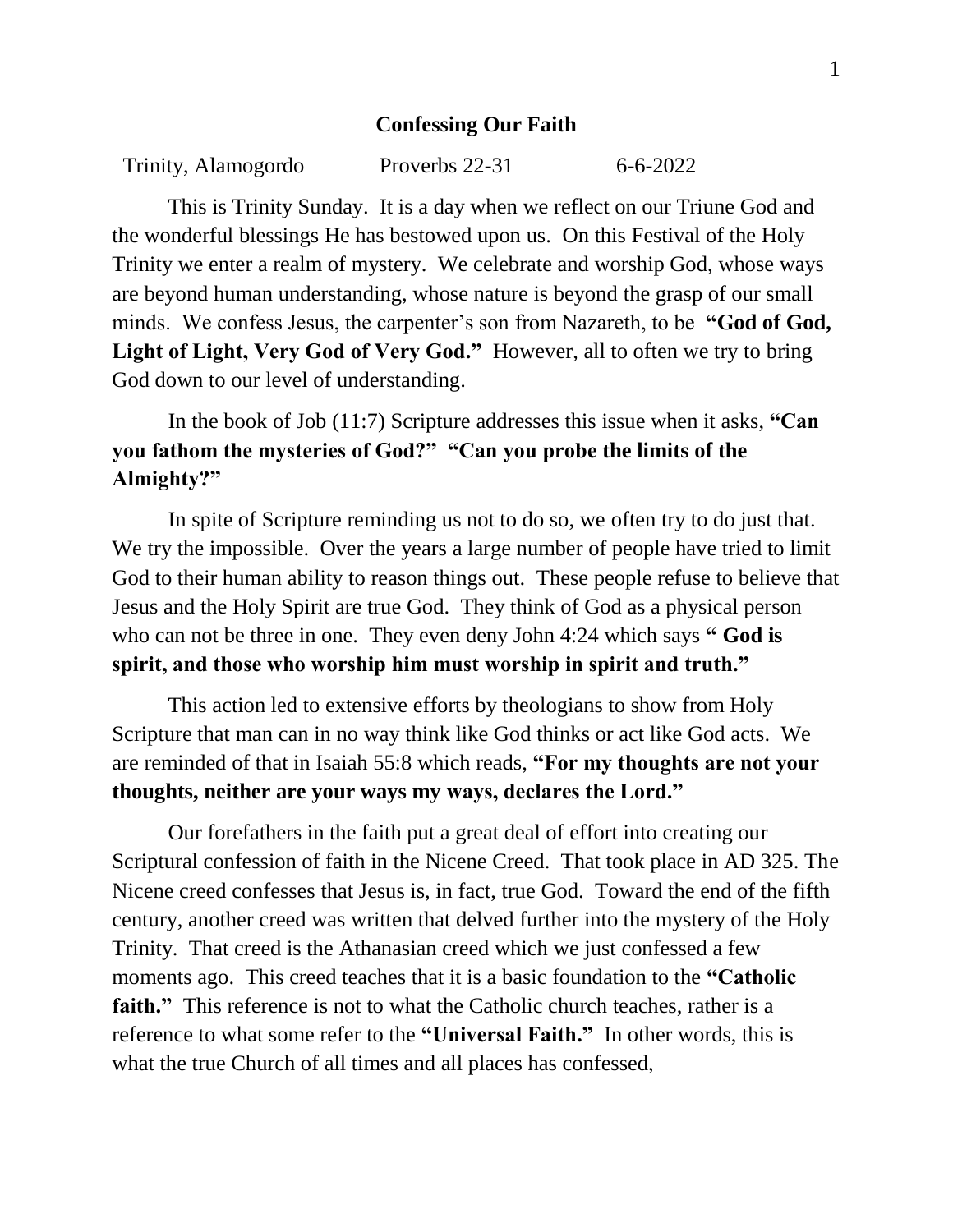What is important for us to understand is that both of these creeds are based on Holy Scripture. If we carefully search to find what the Scriptures say about Jesus and His role in the mystery of the Holy Trinity, this is what we will find:

## **Jesus is True Man**

The Bible clearly calls Jesus a man. He was born in Bethlehem of a human mother. He had hands and feet, flesh and bones, a soul. He exhibited all the usual traits and emotions of a human being: He was hungry; He was thirsty; He got tired out; He slept; He suffered pain; and He died.

In all respects Jesus was a human being like every human who ever lived – except in one thing. Jesus never sinned. Only in this way was Jesus different from other men.

As a human being, Jesus was naturally inferior to the Father. He called the heavenly Father **"greater than I"** (John 14:28). As a man, Jesus prayed to the Father, tried to do the Father's will, and lived in humble submission to the law of God.

It is necessary for the Christian to know that Jesus was a human being, but if we stop here and see Jesus as only a human being, we make the greatest mistake of our lives.

## **Why? Jesus Is Also True God.**

Although Jesus' mother was a human, His Father was God Himself. Jesus was recognized as the Son of God by His follower – by John the Baptist, by an angel, and by the heavenly Father Himself, speaking in a voice from heaven. This happened when Jesus was baptized. The Holy Spirit descended on Jesus and God the Father said, **"This is my beloved Son, with whom I am well pleased."** (Matt 3:17)

We might wonder exactly what the title **"Son of God"** means, because the Bible also describes believers as **"sons of God,"** but there's a big difference. Christians are not natural sons; they've been adopted into the family. Jesus is the **"one and only Son."** (John 3:16) He is unique – one of a kind.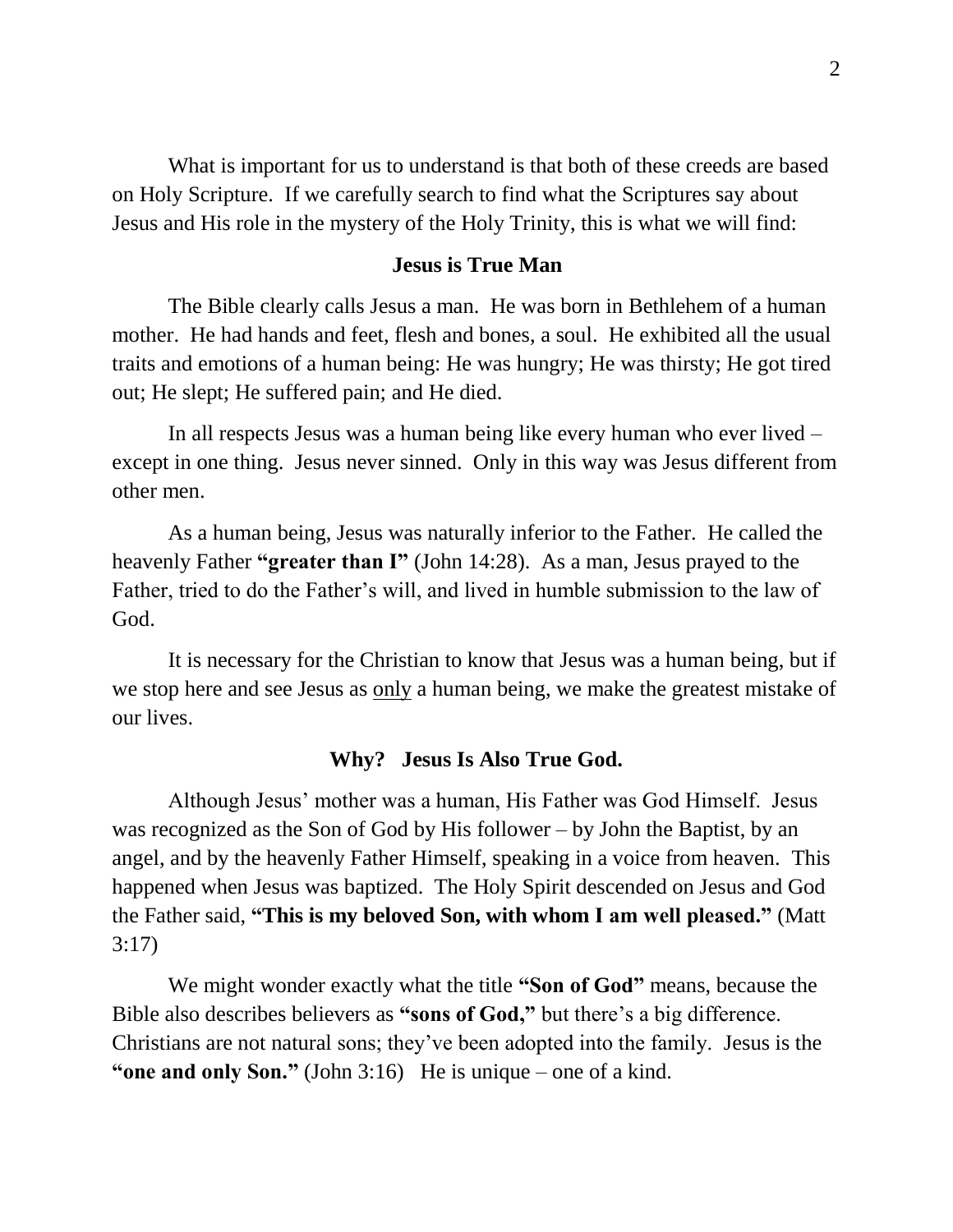Old Testament prophecy pointed out that the Child who would be born as Messiah, the Son who would come, was none other than the **"Mighty God"** (Is. 9:6). His name would be **"Immanuel,"** which means **"God with us"** (Matt. 1:23).

Jesus is true God, who has appeared to the world in human, fleshly form. In Him is all the fullness of the divine nature. If we look closely at the Biblical witness, we note that Jesus shows the characteristics of divinity, attributes that He can possess only because He is God.

Jesus is eternal. The Child born in Bethlehem existed from everlasting. Before the time of Abraham, He was. Before the world was made, He existed, sharing glory with the Father. He was, is, and will be present with all of His people everywhere, just as He has promised.

Jesus knows everything. He has power over all things. He has supreme power over the spiritual world, over the church, over the forces of nature and the entire universe. He is superior to all created things because He Himself was involved in the creation of the world. As the very first words in John's gospel tell us, **"without him was not any thing made that was made."** Through Him all things are preserved.

Jesus not only has the power to perform miracles and heal diseases, but He also has the power to forgive sins. He shares with the Father the power and the privilege of raising the dead. Indeed, Jesus Himself states that He has the power to grant eternal life.

Can any mere human make the same claims that Jesus did? Has any man in history ever possessed any of these qualities? No. Such powers and authority belong only to God, and they prove what the Bible says – that Jesus is God and is to be blessed forever!

As Jesus died and rose again to give us forgiveness, He ascended back into heaven. But, before He did that, He promised to send the Holy Spirit to us and He did. Having just celebrated Pentecost, we got to see the power of the Holy Spirit as He creates faith in us and guides and directs us. When we study God's Word, we quickly see that the Triune God is with us today.